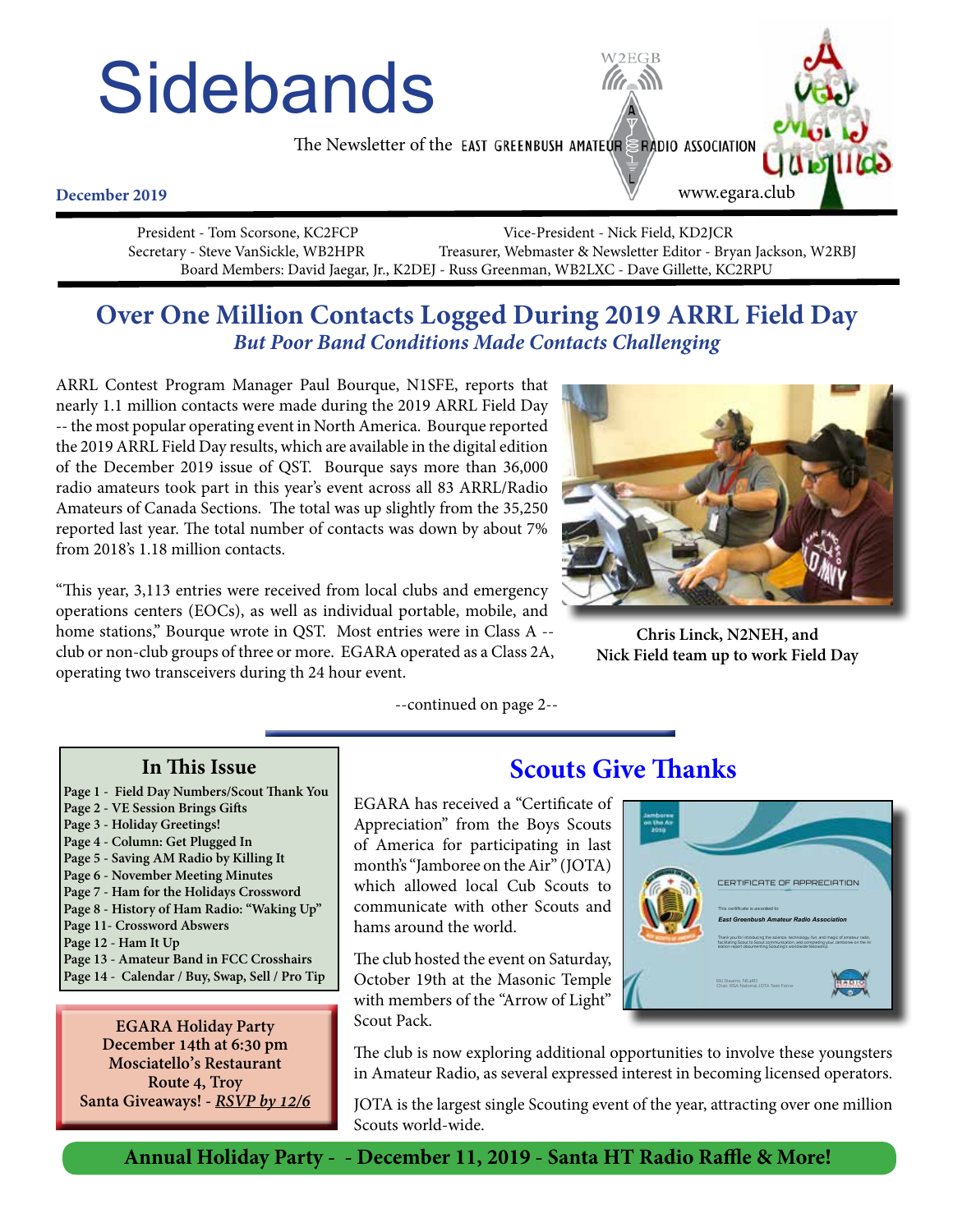# **Field Day 2019 -- The Numbers Are In...**

Of the nearly 1.1 million contacts, approximately 46% were made on phone, and 456,000 (42%) of contacts were made on CW. The remaining 138,000+ (12%) of the contacts were made on digital modes, such as FT8 and RTTY. EGARA made most of its contacts by phone, scoring a total of 464 despite less than ideal band conditions.

"This (digital) is a substantial increase compared to 2018, when total QSOs on the digital modes numbered just over 56,000," Bourque reported. "With the late 2018 release of WSJT-X (which now supports Field Day exchanges), many participants made use of FT8's ability to communicate when band conditions weren't being cooperative."



**EGARA's Field Day team prepares to put up the club's beam antenna**



Top 10 scores ranged between W3AO's Class 14A entry from Maryland-DC, with 32,356 points, to W1NVT's 14,876-point Class 2A entry from Vermont. EGARA's total score was 2,124 points. Bourque noted that 95% of the 3,113 entries received came through the Field Day web applet. EGARA also submitted its report online to gain an additional 50 points.

"Not only is ARRL Field Day an opportunity to sharpen operating skills in temporary and portable locations, it's also an occasion to showcase amateur radio to the local community," Bourque wrote.

ARRL Field Day 2020 will take place June 27th and 28th.

# **November VE Session Brings Early Holiday Presents**

Three exam applicants scored early presents when they passed their FCC licensing tests on November 9th during EGARA's Fall VE session. Among them was the club's very own Don Mayotte, KB2CDX, who passed his Extra Class exam on the first try.



Two other applicants, Denis Cheney of Waterford, and Christopher Morrow of Castleton (shown left), both passed their Technician exams. On November 15th, Cheney was assigned KD2TAE, and Morrow was given KD2TAF.

It was a return to Amateur Radio for Morrow, whose original ham license expired in 2004. He decided to return to the hobby after his son, a



**Don Mayotte, KB2CDX, proudly shows proof of passing his Extra Class exam**

Cub Scout who attended EGARA's "Jamboree on the Air" in October, found out and convinced his father to get involved in Amateur Radio again.

"My son gave me a really hard time when he found out I had been a ham and let my license go," Morrow said. "Now, I'm looking forward to helping him get his license too."

EGARA's next VE exam session will be Saturday, January 4th at 10 am at the East Greenbush Library.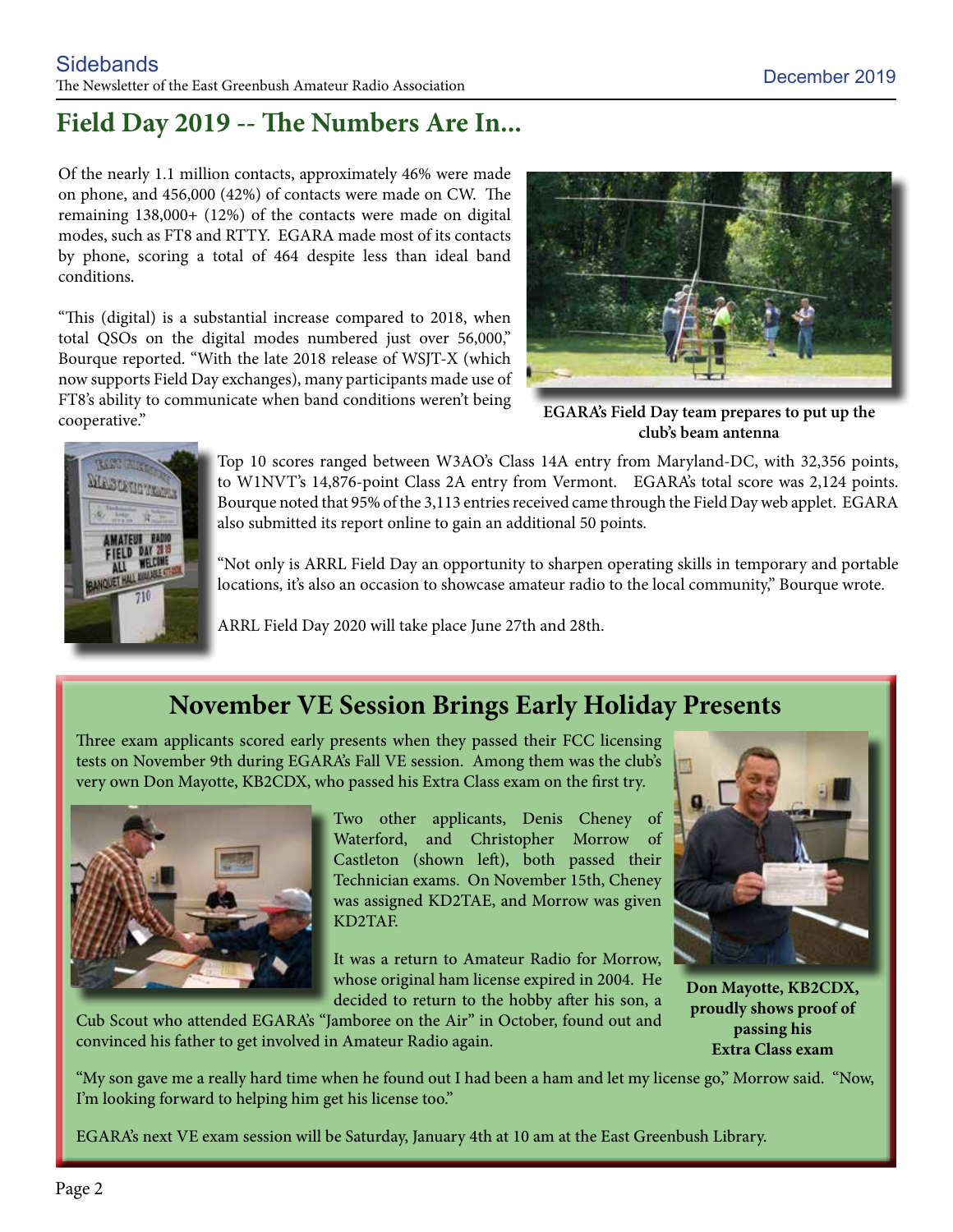# Holiday Greetings to You and Yours from the EGARA Officers & Board



**Join us for the annual club Christmas Party on December 11th at 6:30pm Mosciatello's Restaurant, Route 4, Troy (near HVCC) - RSVP by 12/6** *Lots of Giveaways from Santa! HT Tri-Band Radio, Turkeys, Tools & more!*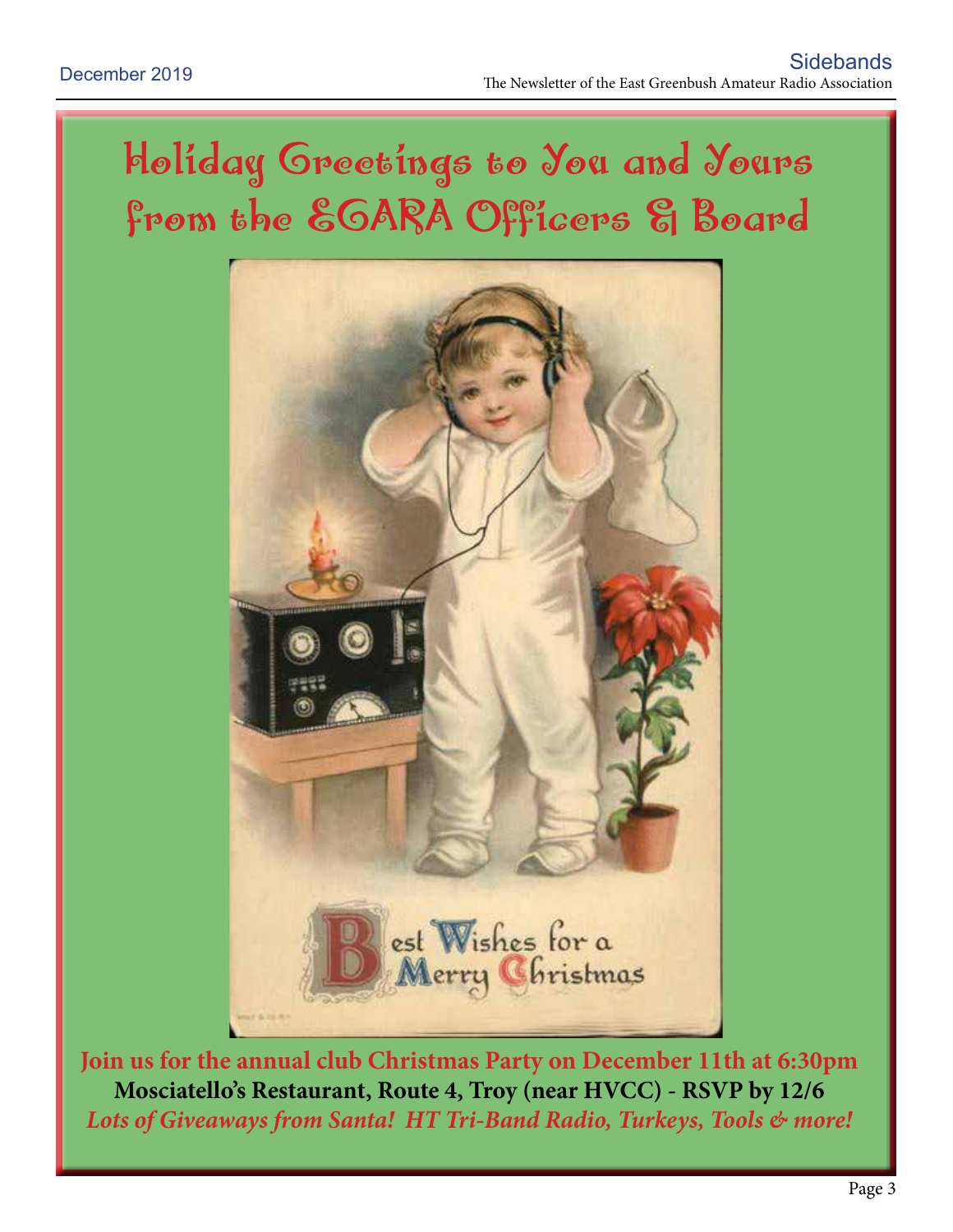# **How to get "plugged in" to the Amateur Radio Community By Dan Romanchik, KB6NU**

I recently found this email in my inbox:

*"Thank you for your website and great content. I passed the Tech and General tests on Saturday, and I will be taking the Extra exam in November. Your "No Nonsense" guides were very helpful.*

*"I do have a question, though. How do I stay current on what's happening in the ham world?For example the CQ WW SSB contest was this weekend. How do newbies know this kind of thing? How do we find local or regional hamfests and other events?"*

This is a great question. Like any special interest, it can seem daunting to get plugged in (pun intended) to the community. Here are a few of my suggestions:

Join the ARRL (http://arrl.org/). The American Radio Relay League (ARRL) is really the place to start for information related to amateur radio.QST, the ARRL's monthly magazine, includes news about upcoming contests and ARRL-sanctioned Hamfests. It also reviews new amateur radio products and provides a wealth of technical information.

In addition to QST, the ARRL publishes many email newsletters that members can subscribe to. For example, Contest Update is a biweekly newsletter that not only lists upcoming contests, but also includes tips on operating contests. The ARES E-Letter is a monthly public service and emergency communications newsletters. There are also email newsletters for ham radio instructors, those interested in DX, legislative matters, and satellite operation.



Visit the WA7BNM Contest Calendar (**https://www.contestcalendar.com/**). This contest

calendar has become my go-to resource for any and all contest information. This site provides detailed information about amateur radio contests throughout the world, including their scheduled dates/times, rules summaries, log submission information and links to the official rules as published by the contest sponsors. Its features include an 8-Day calendar, a 12-Month calendar, and separate calendars for state QSO parties, CW contests, and QRP contests. You can also get a weekly e-mail of contests taking place in an 8-day period (Monday through Monday), as well as a list of contests scheduled for the next week and a list of log submission information for recent contests.

Ham radio blogs. Blogs are also a good way to keep up with what's going on in amateur radio. I like to think that I do a good job of covering what's going on in amateur radio, but, of course, I can't do it all. That being the case, you might also want read other blogs. Other amateur radio blogs that you might want to check out include:

- The K0NR Radio Site (**http://www.k0nr.com/wordpress/**)
- QRP–When you care to send the very least (**https://w2lj.blogspot.com/**)
- Everything Ham Radio (**https://www.everythinghamradio.com/**)

There are a bunch of other good ones out there. Find the ones you like and subscribe to them, so that you get a notification when new items are posted.

Mailing lists. Mailing lists are kind of old school, but if you have a special interest, chances are that there is a mailing list for it. For example, I own an Elecraft KX-3, so I subscribe to the Elecraft KX User Group mailing list (**https://groups.io/g/Elecraft-KX/**). Many amateur radio mailing lists are migrating to the *Groups.io*. To find a list, just click on the "Find or Create a Group" link at the top of the page. I just did a search for "amateur radio" and found 910 different amateur radio mailing lists.

Podcasts and videocasts. Podcasts are also another great way to stay up with amateur radio. I'm partial to theICQPodcast (**http:// icqpodcast.com/**) because I am on the panel once a month. The podcast not only includes a discussion of what's new in amateur radio, but also a feature, which digs a little deeper into a particular topic. Other great podcasts are Ham Radio Workbench (**https://www. hamradioworkbench.com/**), and Linux in the Ham Shack (**https://lhspodcast.info/**). Internet video shows that are worth checking out are Ham Radio 2.0 (**https://www.livefromthehamshack.tv/**), Ham Radio Now (**https://www.hamradionow.tv/home**), and Ham Nation (**https://twit.tv/shows/ham-nation**).

This is by no means an exhaustive list. If you have an amateur radio information resource that you find particular helpful, please let me know.

*About the Author: Dan is the author of the "No Nonsense" amateur radio license study guides.*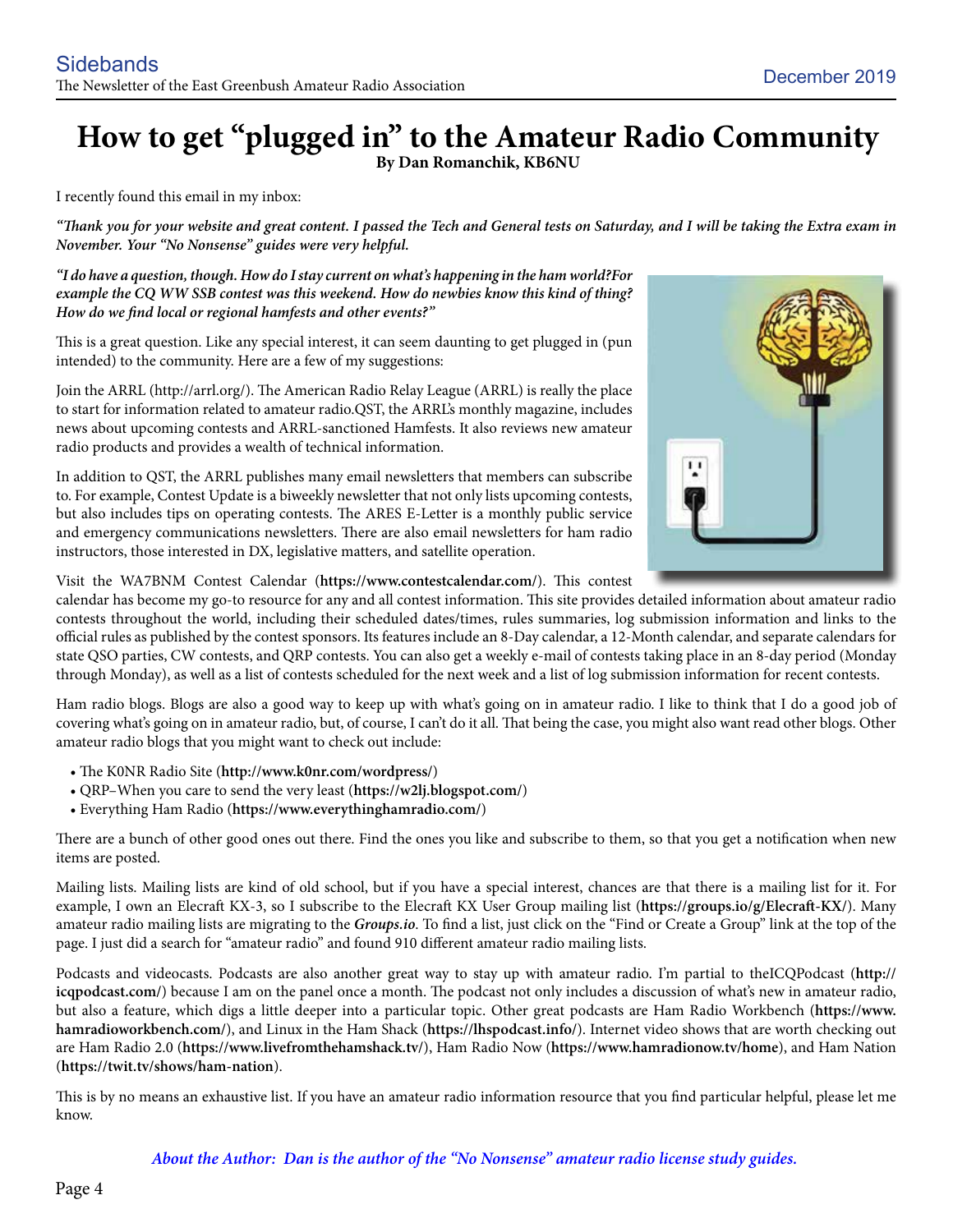# Can We Save AM Radio by Killing It?



The original AM broadcast band gets little love as it prepares to celebrate its 100th birthday. Plagued by electromagnetic interference from wi-fi routers, LED lights and all sorts of other modern electronics, and dominated by tired right-wing and sports talk programming targeting a shrinking demographic, there's not much love for AM radio these days.

While the FCC has talked about revitalizing the AM band for something close to a decade, all that's resulted is letting AM broadcasters have translator repeater stations on the FM dial. That's not so much AM revitalization as welfare for AM broadcasters.

Another idea that's been floating in the ether is taking the band all-digital. Just like the FM band, there are digital HD Radio stations on AM right now. Because AM stations have just a fraction of the bandwidth of FM channels, they don't feature additional channels, like FM's HD–2 and HD–3. Instead HD Radio stations on AM just have a digital channel accompanying the analog one which offers audio that is stereo and markedly free of noise and static, provided you have an HD Radio tuner and are in range of the lower-powered digital signal.

The idea behind an all-digital AM band is that stations would drop their analog signals altogether in favor of a digital HD Radio signal. The supposed benefit is that the new digital signals would be higher fidelity, free of noise, and somewhat more resistant to interference. The downside would be that they would be un-receivable by the hundreds of millions of analog AM radios in use around the country. Only HD Radio equipped car radios and the much-rarer home receivers would get the broadcasts.

As of now, approximately 50% of new cars are HD-capable. Taking into account that the average vehicle on the road is nearly 12 years old, a much lower percentage of all vehicles have the capability, meaning the majority of radio listeners still can't hear HD Radio signals.

Nevertheless, for the first time the FCC is officially taking up the idea of letting AM stations go all-digital. The proposal, docket 19–311, wouldn't force stations to go HD Radio. Instead, if approved, it would allow stations to choose this route.

# **Arguing All-Digital AM**

To understand the motivations for this, we can look to a *Radio World* editorial, in which the petitioner behind this proposal, radio group GM Ben Downs, argues for the sonic advantages of HD Radio on AM. I admit that on its own the fidelity argument is hard to find fault with. But there are many more significant nits to pick. He takes up several common objections.

To the argument, "there aren't enough [HD] radios," he answers: "And if we broadcasters don't step up, there won't be any listeners either. Every year more and more HD Radios are hitting the market. Can we say the same about AM listeners?"

I think what he's saying is that listeners are fleeing AM because of the noise and interference, but a growing segment of them are using HD-capable receivers that would relieve them of the sound constraints. I'm not certain there's much evidence for this. Fidelity is not much of an issue for listening to Rush Limbaugh, Sean Hannity, or endless listener calls debating NFL stats. Audiences interested in anything else naturally turn to FM.

Downs anticipates this critique, writing, "There are always people who say poor programming damaged AM. I suppose that's possible, but those choices were forced on us by radios that had such poor performance we were embarrassed to try to compete against FM music stations with what we had to work with."

That seems a selective view of the past, at best, and anti-historical at worst. FM music radio became predominant in the early 1980s, way before the AM dial became so noisy. Moreover, I'm not sure when this mythical time of wide-spread high fidelity AM receivers was, but that's one I wished I'd lived in (and I was a radio listener in the early 80s).

--continued on page 10--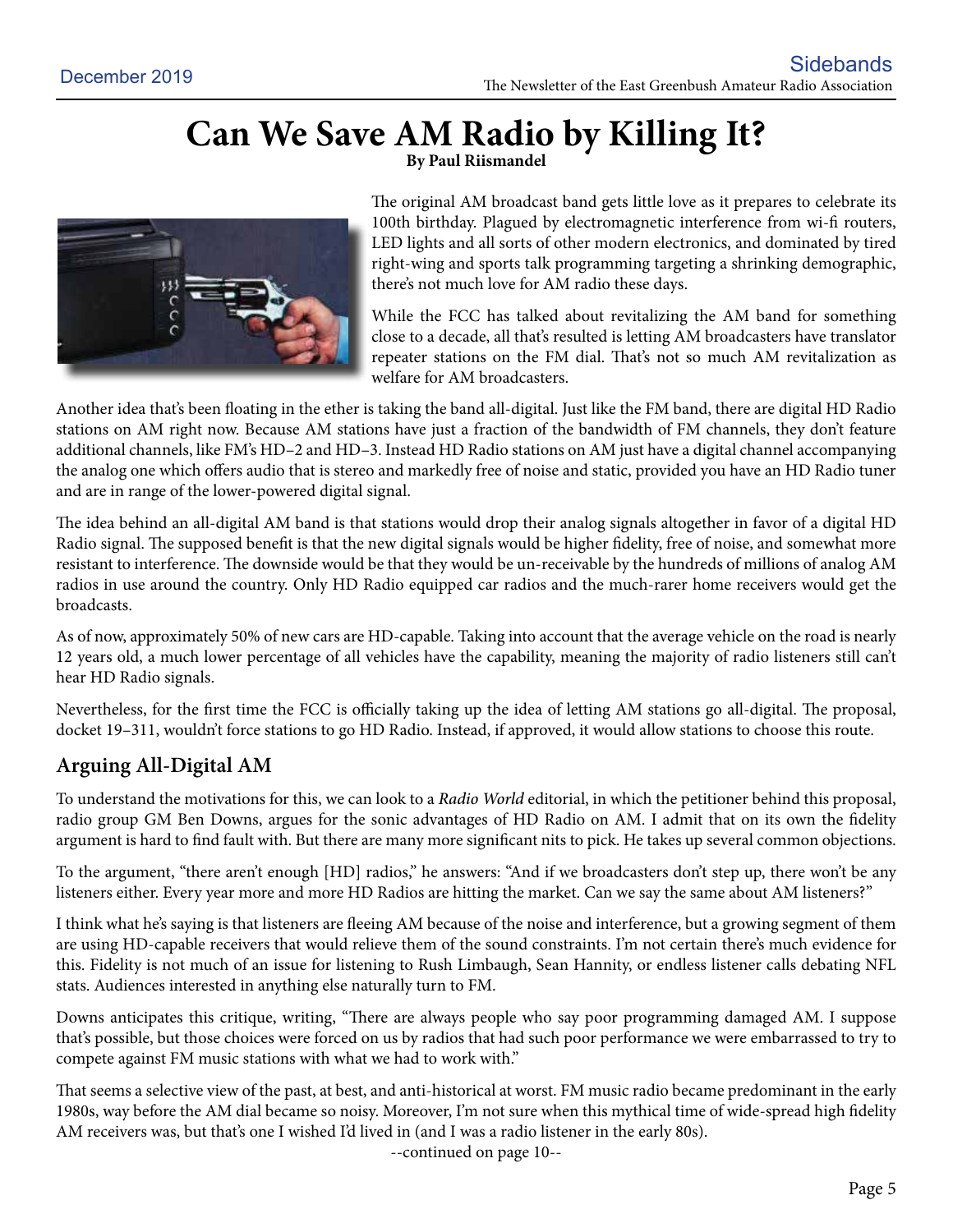# **EGARA November Meeting Minutes**

- The regular membership meeting was held on November 13th and was called to order by President Scorsone, KC2FCP, at 7:10 pm. A total of 14 members were in attendance;
- Complimentary refreshments and pizza were offered;
- A raffle was held and various prizes were awarded. The raffle raised additional funds for the club;
- The Treasurer's report was made by Treasurer Bryan Jackson, W2RBJ. He reported that the expenses included supplies for the Cub Scout "Jamboree on the Air" held (JOTA) in October, computer accessories for the club's laptop, and a new projection screen for club presentations;
- Bryan also recapped activities related to JOTA, including coverage by the Troy /record and receipt of a Certificate of Appreciation from the Boy Scouts of America;
- The membership discussed the possibility of hosting additional activities with the Scouts to continue building their interest in Amateur Radio. Bryan said he woukd follow up with local Scout officials to discuss these opportunities;
- A VE exam session was held on November 9th with all three applicants passing their tests and receiving their licenses. Club member Don Mayotte, KB2CDX, passed his Extra class exam during the session and was recognized for his accomplishment;
- It was briefly discussed that the club may host a refresher course for its VEs. A date and location will be determined;
- There was a brief discussion of preparations for the club's Hamfest next May. Club embossed pens will be given away with each paid admission. It was decided that tote bags would be too expensive to give away without raising the admission price. Sponsors will be sought to provide tote bags as part of a joint promotion. Improvements to traffic patterns and parking were also discussed;
- It was decided by the membership to hold the club's annual holiday party at Mosciatello's Restaurant in Troy on December 11th beginning at 6:30 pm. An HT tri-band radio will be given away and members who earned at least 10 activity points will be given their award certificates;
- It was announced that the January meeting will feature an antenna building workshop. A flexible J-Pole antenna will be built, with the club supplying materials at no charge to members;
- Following the business portion of the meeting, a video presentation was shown on the property of waves;
- The meeting was adjourned at 8:45 pm.

-- de Bryan Jackson on behalf of Steve VanSickle, Secretary

**Start the New Year Right! Pay Your 2020 Dues Online!**

**Just go to: https://www.egara.club/pay-dues It's Fast, Simple & Secure!**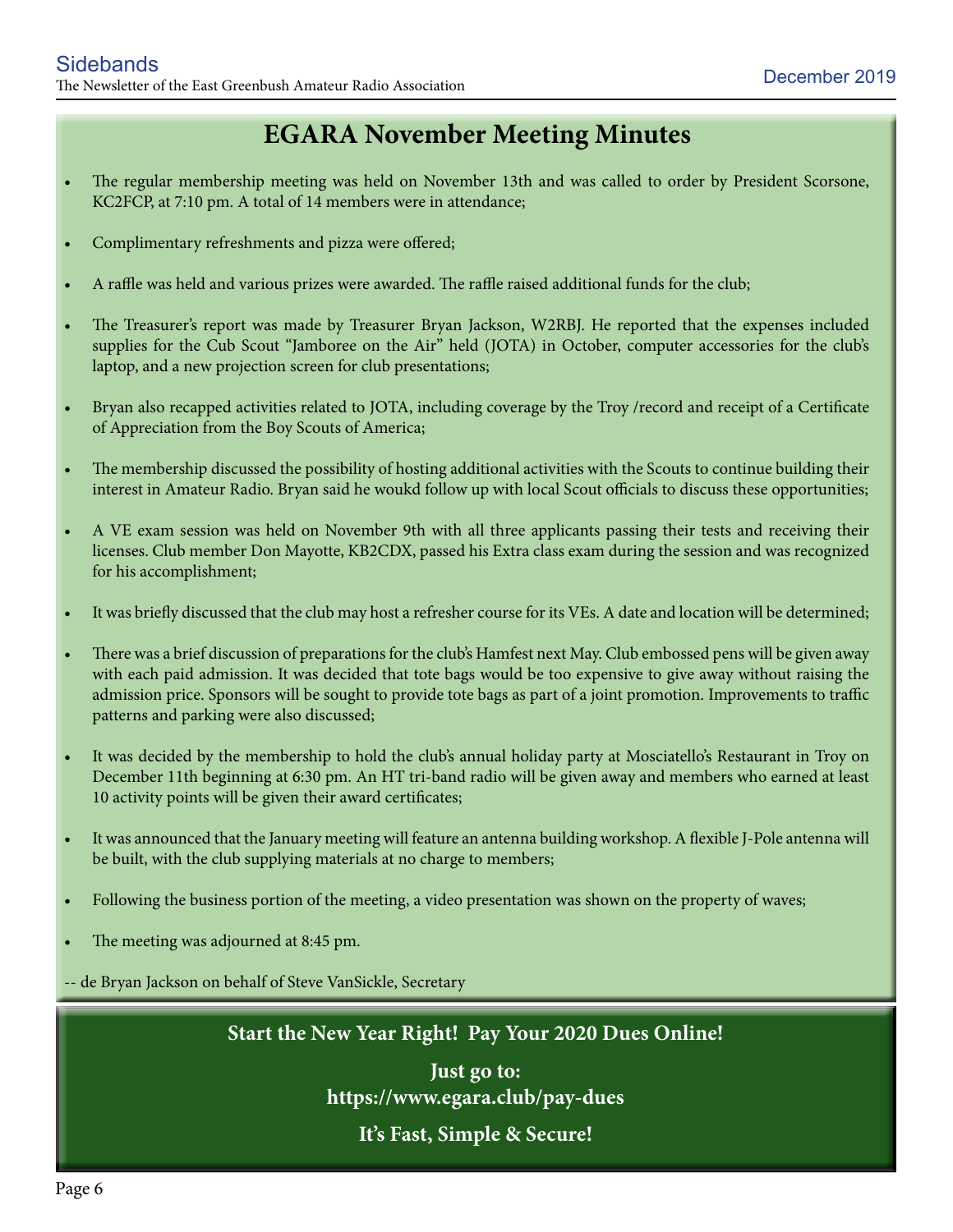

#### **ACROSS**

- What Amateur operators are called  $\mathbf{z}$
- 4 You're grounded
- $9<sup>°</sup>$ Sometimes it's wide, sometimes narrow
- 12 Testing, testing
- 13 Not DC
- 14 A common antenna type
- 15 It bounces signals
- 16 A helpful antenna accessory
- 21 It's variable
- 22 Help!

#### **DOWN**

- Not FM  $\mathbf{1}$
- They used to be cycles  $3$
- 5 An HT radio
- 6 An HTs best friend
- 7 Visual power
- 8 It's a Matchmaker
- 10 I heard you!
- 11 Part of a radio signal. You're also reading it.
- 17 When Hams get together
- 18 The "magic" band
- 19 Hertz add up to this
- 20 It gets fed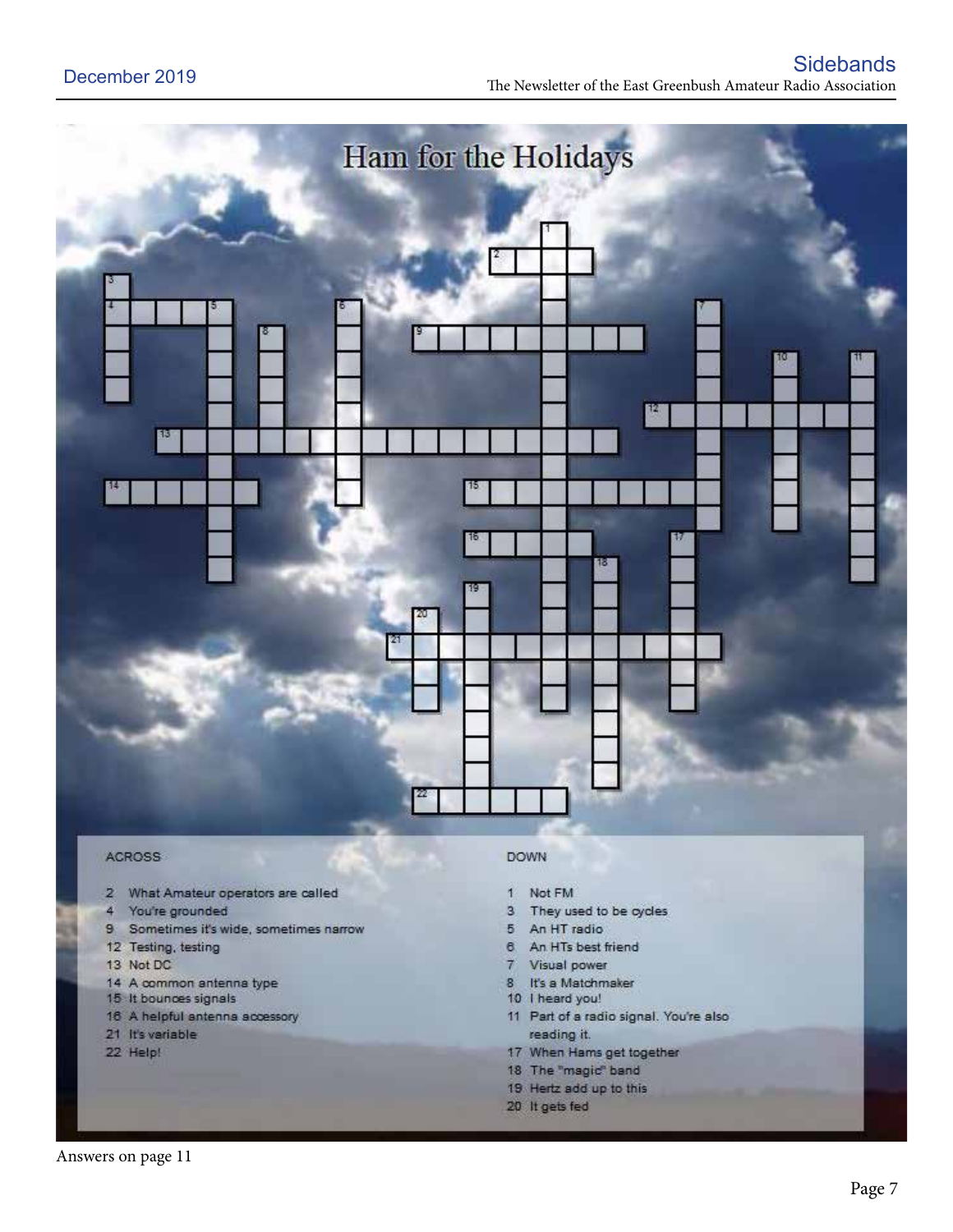# **The History of Ham Radio: Waking Up**

**Chris Codella, W2PA, author, John Pelham, W1JA, editor, Phil Johnson, W2SQ, editor**

**(Editor's note: By special arrangement with the authors, Sidebands is pleased to present this multi-part series on the history of ham radio. Subsequent chapters will be published in future monthly editions of the newsletter)**

s amateur stations fell silent, the airwaves continued to carry commercial and military signals, many from the fingertips of former radio amateurs. But despite their contributions there were some in government who still sought to limit or eliminate the use of wireless by private individuals.

As the battles ceased in Europe, amateur radio came under renewed attack at home. Bills introduced in both houses of Congress shortly after the armistice sought to turn control of all use of radio over to the Secretary of the Navy who with others had been trying to restructure radio law along these lines for some time. The previous spring, Maxim had personally appealed to the sponsors of one bill, successfully obtaining an exemption for amateur radio stations. And that summer there was yet another new bill pertaining to commercial radio, with amateur operation again specifically exempt. Present at a hearing for the bill, the League had accepted at face value the Navy's assertion that they did not want to kill amateur radio. But now at the war's end, their attitude had clearly changed; this new bill would indeed have had just that effect. The League did not protest the Navy ownership issue, only the specific provision eliminating amateur radio.

This time, with QST out of print, the ARRL sent out "Little Blue Cards" to all licensed amateurs alerting them to the new threat and asking for support. To cover the cases where an amateur was away from home, deployed with the military there were very many of those—the cards were addressed to "any member of the family" of the amateur. The response may have exceeded even Maxim's expectations. Letters and telegrams poured into Washington in opposition to the bills, sent by amateurs and their families including those of hams killed in the war. The League's Board of Direction sent Maxim to testify before a hearing of the Committee on Merchant Marine and Fisheries, the body in charge of the House bill. Several prominent clubs also attended to speak in opposition. The bill never made it out of committee.

Years later DeSoto took note of what an "extraordinary thing" this really was. A well-backed bill had been defeated at a time when there were no amateurs on the air and radio as a hobby no longer existed. This stood in stark contrast with what happened in 1912 when there were thousands of individuals involved in radio and yet a law was passed imposing severe restrictions on them. The difference lay in strong organization on a nationwide scale.

With \$33 in the treasury, the ARRL board began to meet again in the spring of 1919 and got to work reorganizing. That included drawing up a new constitution, electing officers and putting a plan in place to finance starting up again.

The abrupt end of amateur operations had been reflected in kind by the equally abrupt end of QST a few months later, a victim of expired subscriptions and canceled contracts with advertisers. The magazine's own success in recruiting amateurs to enlist in the military had ironically resulted in a lack of amateurs left to support it. All ARRL memberships expired during the war along with all amateur licenses.

At a meeting in New York on 29 March, a group including Maxim, Tuska, Hebert, and eight others decided to donate the \$100 necessary to publish a "midget" issue of QST as a first step in building support to get the journal back into its pre-war form. That issue emerged as The American Radio Relay League Special Bulletin—only eight pages—with a stated purpose of "Getting Together Again." It was folded in thirds like a business letter, closed with a seal and mailed with a one-cent stamp.

THE AMERICAN RADIO RELAY LEAGUE SPECIAL BULLETIN



#### **GETTING TOGETHER AGAIN**

| This incluste incur of GHY is won out he                                                     | less Hall face considers a "public path".<br>we see fed in later that we would not blood |
|----------------------------------------------------------------------------------------------|------------------------------------------------------------------------------------------|
| certain guns old norten of the A.R.R.L.                                                      |                                                                                          |
| icht, et a tracting built in New York on No.                                                 | is wait sent de Sidool Russe fronte had                                                  |
| ecanity of Masch 2003, chiqued in the                                                        | sabilized the present freedy. .                                                          |
| terminary rent in pay for the profitables and                                                | We the length of time who were not                                                       |
| <b>SIMMAR</b>                                                                                | after the law parameter and this monothings, 15 aboutful.                                |
| is to kinsulmer the latest<br>they also                                                      | is said that this bolishy has been track-                                                |
| colorer to has press that homested                                                           | excite to the following positionals, R. P.                                               |
| to any of arriva our moderate-                                                               | Boyle, A. J. Strikeri, Lt. C. D. Taila, Batho                                            |
| monther open. It was thought that the                                                        | Guesar H. H. G. Huttlown J. B. Balth, Ta.                                                |
| trait way do do 13th would be by got inst.                                                   | V. F. Cance, H. L. Rissian, W. A. Bertrin,                                               |
| for planshort buildebs are extend three. of                                                  | 14. E. B. Walter, A. F. Cotah, and E.                                                    |
| which several for tep to user Actual 2, stund-                                               | K. Nichols. . When It was devided that                                                   |
| atio, sail is titlet to the lives?) and select                                               | on nearly by have a holivier, Hyar gentle-                                               |
| of our tendency to must heat with fixes                                                      | non well down into their technic and                                                     |
| riot brite as child we wishe predoutly and                                                   | arraphs as the real and alored it on the                                                 |
| "QFP" lock to be reigher force. Therefore,                                                   | talls in the form of a more detailed for                                                 |
| Schless, accept this today badyake in the                                                    | the good of ampless railly in atmosph. By                                                |
| ailil le stité il à affeted and impatitent                                                   | photolog database presents had dong                                                      |
| that we want may help. Don't how you can                                                     | as work of the work as possible by recur-                                                |
| give this hold, you will see by the tone you                                                 | tool offset, we hope that with the users                                                 |
| here mul the believe theorigh.                                                               | detaind we see assign except intenti-                                                    |
| "At this writing no only haven when the                                                      | party for students to theire them                                                        |
| Installation of 400 pet up spots the squid, all                                              | to notes jurk with the contensy financial<br>help to receive "GMT" in the full site.     |
| Heigh he lost information as any side                                                        |                                                                                          |
| to are from Washington in to the afford that                                                 | You, thetcher, we must as force follows.                                                 |
| In Nevy Department will taled the door                                                       | as goodlife to buy A.K.E.L. londs: Thom                                                  |
| just at now as the power tranks in Kenity                                                    | are depended later as it the beliefie. They                                              |
| tighed to Furm . Just sizes like will be in                                                  | constitute a lowest and stuniest boxy to                                                 |
| peopled gaselles which he most again in                                                      | the A.P.R.I., and will hear initiates at the                                             |
| post in absent. All see from in what we                                                      | sale of \$15 and modes; pagedde penil-actio-                                             |
| tried in the termonetry, and the state exam-                                                 | afts; and on he retired within two years?                                                |
| in he feel the decreaseds angle to be depict                                                 | Ena fine teams period from another.<br>to fully. Band the special presis, he             |
| up considers more in the mania of Nice                                                       | to Marie as these Benis.                                                                 |
| Percolad the againstate and Salaboroac<br>built fort per the interior lunch of as to the ex- | There can have the party-sales of the                                                    |
|                                                                                              |                                                                                          |
|                                                                                              |                                                                                          |
| AURURU E. A ROMINA                                                                           |                                                                                          |

One of those eight pages was written by The Old Man. Surprised by a telegram from the editor, he wondered if it could mean the end of these "wirelessless days" was coming at last. His code was rusty, his grasp of technical details was rusty. And how would his equipment have fared being in storage all this time? Everything was "Rotten Rusty."

--continued on page 9 --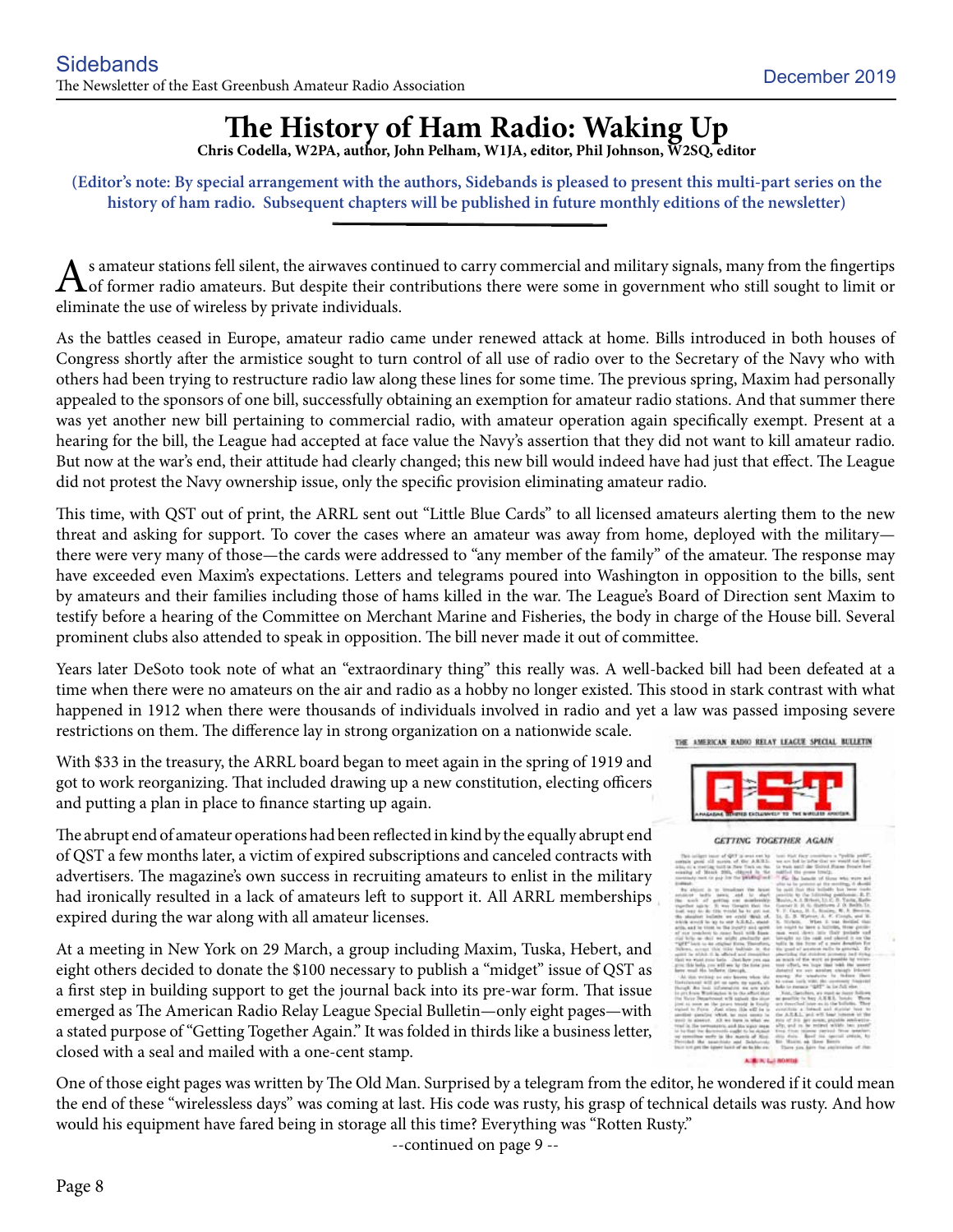## **History of Ham Radio...**

Maxim, as himself, explained how the restart would be paid for. With the war over, the Board of Direction anticipated an influx of amateurs in much greater numbers than before it started, all having been trained in radio by the government, a dividend of their earlier recruiting effort. The board therefore set a goal to not simply resume publication but also set up an office with a paid secretary. The directors estimated that \$7,5003 would be needed to get it all in place, including the purchase of QST magazine from Tuska, its present owner, for \$4,700, which in turn included printing charges left unpaid since just before the war shut everyone down. The ARRL would raise the funds by selling "regular bonds" to members, ARRL Bonds that paid 5% interest and would be retired after two years. Voted on by the Board at its March 29 meeting, \$2,500 had already been raised by the time of the bulletin's printing.

On Saturday, 12 April, to the delight of amateurs, the Navy unexpectedly announced the lifting of the ban on receiving effective 15 April. ARRL HQ was immediately flooded with telegrams. The editors noted that "The news caused an electrical impulse to instantly pervade the entire country. It was like the news of the Armistice. It seemed to fill the breasts of thousands of us with a wireless enthusiasm that had not been experienced for many a long day." Spring had sprung and the wireless bugs were coming out of hibernation.

QST officially returned in June. Billed as the "Reopening Number," it still had no cover. In its main headline Maxim announced that the ban on receiving had been lifted and that the Navy indicated that transmitting would be allowed as soon as the president declared the end of the Great World War. The ARRL extended the "hand of good fellowship" to all amateurs, member or not.

New editor and General Manager Kenneth Warner wrote the editorial that month and added his own plea for restart funding. In doing so, he stated that QST's purpose and its value to amateurs was "… to foregather and improve their knowledge and have a hearty laugh," officially asserting the importance of humor, and to serve an organization that was "of amateurs, for amateurs, and by amateurs," possibly coining for the first time the phrase that later became an ARRL motto. Then this:

*"Somehow or other, we wireless bugs seem to have a better fraternal spirit and a more highly developed sense of humor than other mortals, as our A.R.R.L. history has shown in the past. Let us keep it up, and let every fellow who has anything to loan from a dollar up come across with it and help the game along."*

The Old Man obviously was in agreement. In the same issue he described the frantic rush to set up equipment again, largely starting from scratch, causing a shortage of supplies such as wire and soldering materials. He wrote about the trials of new antennas, masts and ground systems, finding the whole process pretty rotten as usual.



**Kenneth B. Warner in uniform during the war.**

Before the war and its shutdown, he had written about the prevalence of QRM while trying to relay messages, mentioning the "little boys" yet again—and complained about bad operating that he'd overheard, citing several examples. He puzzled about one particular message he copied that had been especially garbled by the operator's bad sending:

*Listen to this: – 'Yes yes jst wyd glucky wait a rnt muddy wouff hong bliftsyf monkey motor.' We assume from this msg that Glucky is being asked to wait a minute while Blifsky seeks a wouff hong with which to wallop a monkey the next time the latter faces toward the motor. I do not think I know just exactly what a wouff hong is."*

Quite fond of nonsense words like "rettysnitch" and "ugerumpf," this was his first reference to a wouff hong in QST-a particular term that would live on in ARRL and amateur radio lore. At no point did he suggest using a wouff hong (whatever it might be) on a person.

Now that the war was over, The Old Man judged the whole starting-up process to be quite rotten; clearly it was time to revisit the wouff hong idea. No longer simply a string of letters in a garbled message, it took on a new life of its own as a solid object. He closed his article writing that he had sent the ARRL an actual wouff hong which he found among his junk. In his column, Warner wrote of being shocked upon opening the package from T.O.M. to see the "authoritative specimen."

--continued on page 12--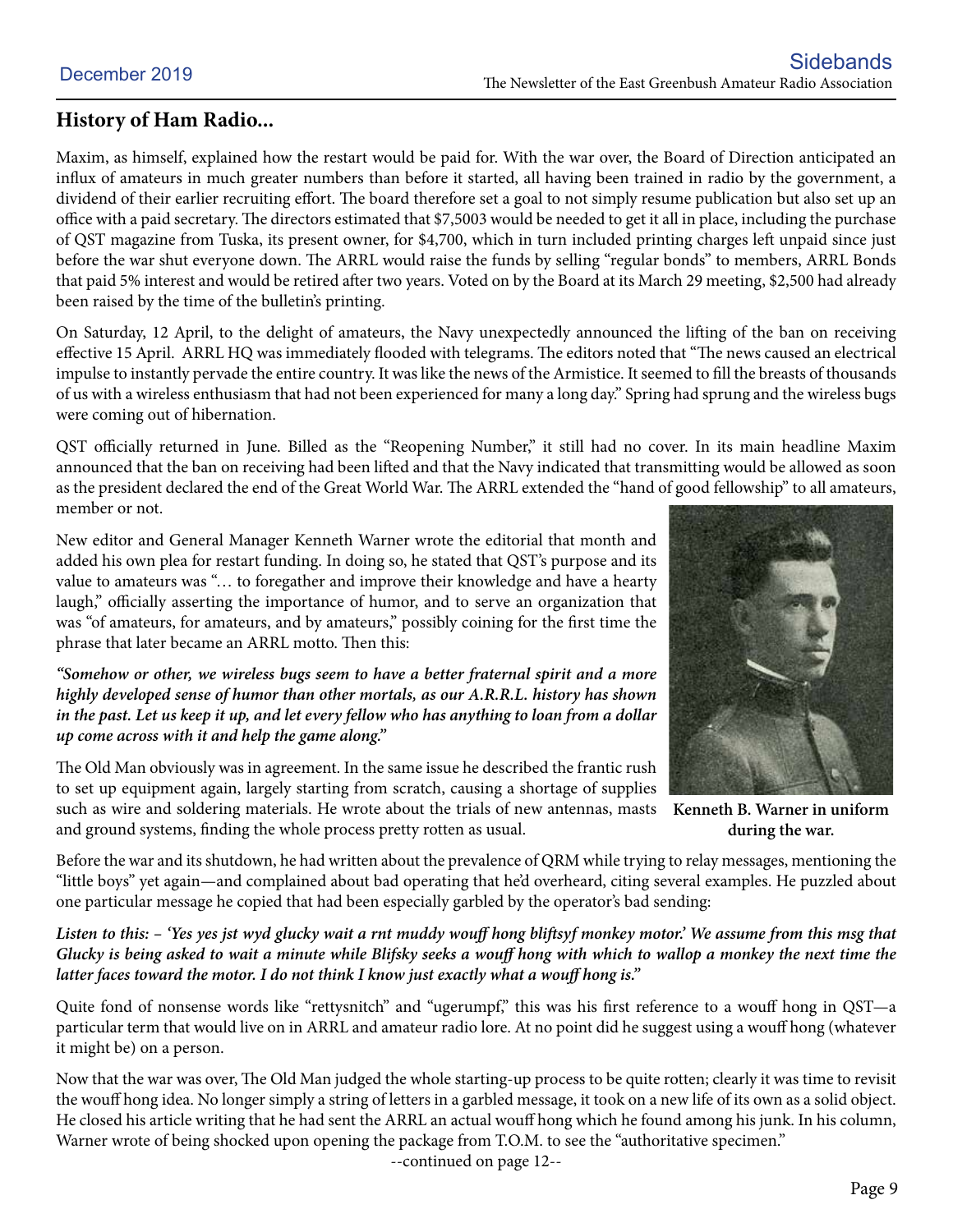# **Killing AM Radio to Save It?...**

He also takes up the argument that, "I'll lose listeners when I switch [to all-digital]," answering: "The beauty of the AM revitalization process was that it allowed us to pair our AM stations with FM translators. Your translator can carry the audience load while the audience becomes accustomed to alldigital AM."

I find this just as paradoxical as the idea of FM signals for AM broadcasters representing any kind of "revitalization" for the band. My question is: if listeners have to hear your station on the FM dial, why would they ever go back to find it on AM? Would they even know to do so?



While much of radio listening has moved to the car, and HD Radio is far more prevalent in vehicle dashboards than in home receivers, my own experience is that most listeners are relatively unaware of HD Radio. Their tuners may bring in the signal, but since it sounds roughly identical to the analog one, it's all in the background. I don't think most seek it out. This is evidenced by the fact that there are no HD–2 or HD–3 stations – only receivable with an HD capable receiver – at or towards the top of the ratings for any U.S. market.

Now, I agree that the fidelity difference on AM is more pronounced and noticeable. But I'm still not sure that listeners really notice the difference as their radios shift between analog and digital signals. Any AM listener is accustomed to the signal strengthening and fading as they travel, and the analog to digital shift doesn't really sound all that different.

Importantly, we're only talking about listeners in vehicles here. AM stations that switch to all-digital will most certainly lose nearly all their listeners outside of a car. No doubt there are nerds like me who own HD Radio home receivers, or some diehard fans who will go out to buy one of the handful of HD-capable models when it becomes necessary. But the vast majority will just listen to something else.

I have a hard time seeing how going all-digital will save stations. More likely, it will just alienate listeners, and make those stations even more niche and less viable.

# **The Problem Isn't Digital Radio, Per Se**

I do want to be clear that, despite my cynicism, I don't actually wish for stations to fail, nor do I think digital radio is a bad idea. I think it would be good for the U.S. to have a truly viable digital radio service. However, it would be better as an additional service, rather than a replacement for analog radio. Something more like the DAB service prevalent outside the US.

Even with its limitations, there are significant advantages to analog AM radio. It's a proven technology that has lasted a century, and there are millions upon millions of receivers out there. Heck, it's so simple that you can build a crystal set receiver that doesn't even require electricity. Moreover, AM signals can easily travel hundreds to thousands of miles.

All of this means that AM is an efficient want to broadcast to large groups of people over a large area. That is particularly important during emergencies, natural disasters or other times when communications by cellular phone or Internet is compromised.

## **Who Loses When Stations Go All-Digital?**

What I'd hate to see during a wildfire, hurricane or earthquake thousands of people resorting to their emergency radios, only to find that where there used to be a reliable source of local information there is only digital hash.

Though I have doubts that all-digital AM broadcasting will be any more successful, nor as sustainable as analog, I certainly prefer it to be optional rather than mandatory. On the one hand I suppose it's not terrible to let station owners to make their bets and choose their own fates. (continued on page 11)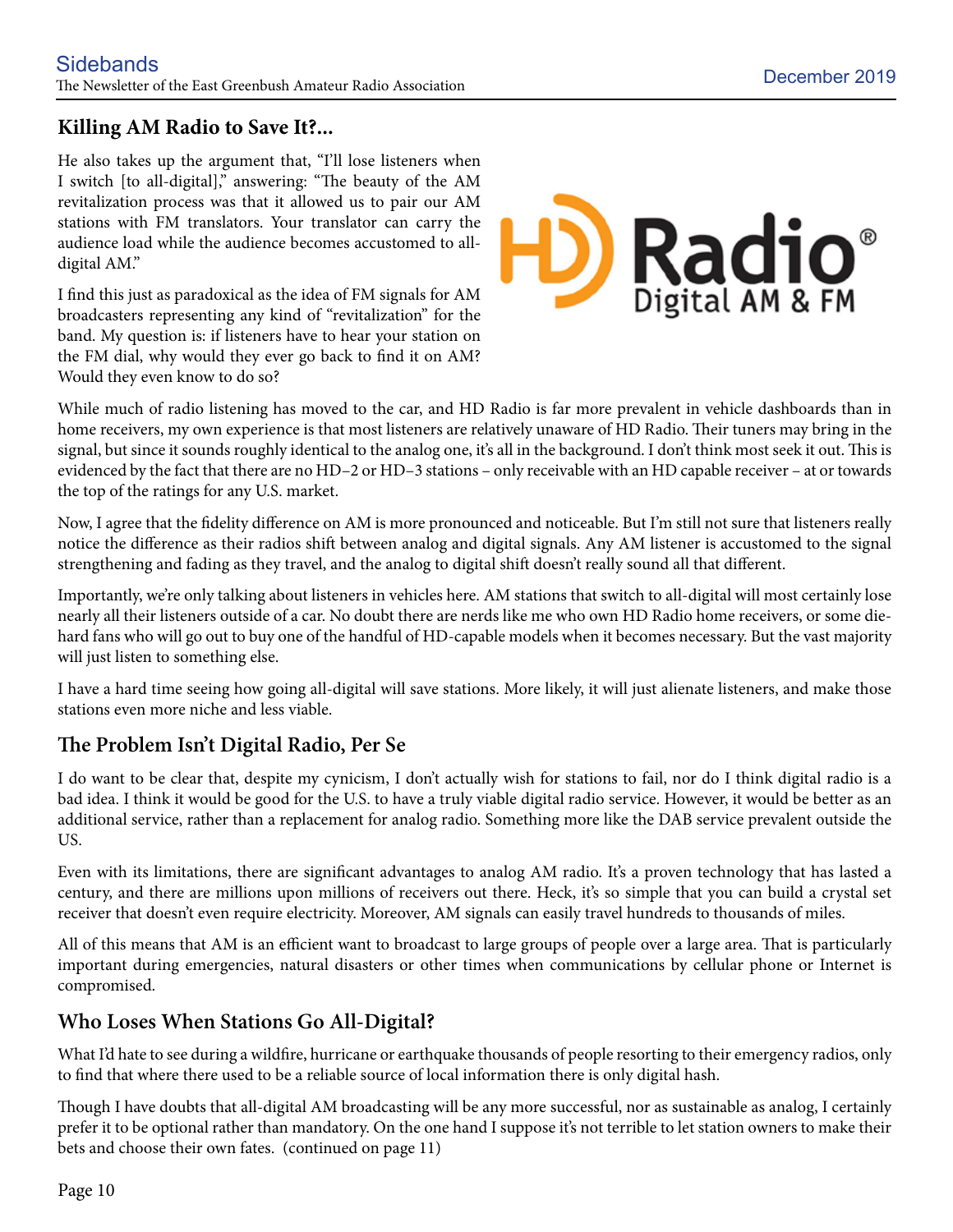# **Digital... New Life for AM Radio?**

On the other hand, these consequences are not borne only by stations alone. Communities continue to depend on broadcasters, and there is still something of a remnant public service obligation in exchange for the monopoly license to use a frequency on the public airwaves. If going all-digital ends up driving a station out of business, what's the likelihood that another one will take over the license and take its place?

I honestly don't doubt the sincerity of many all-digital AM proponents, that they honestly would like to see a higher fidelity, "improved" service on the dial. However, they may be naïve.

## **Is This Even About Radio?**

A more suspicious take would be that a drive to all-digital AM has nothing to do with radio as an audio service. Rather it's an effort to turn the band into a data service, with audio as a justification, but more of an afterthought. That's not unlike the required, but mostly useless video signal of channel 6 low-power TV stations, that mostly serve as "Franken FM" radio stations sneaking onto the FM dial at 87.7 FM. Think of all-digital AM as a cheap way to send traffic, weather and other commercialized data to in-car receivers without the need for mobile Internet.

That said, I also have doubts about how many broadcasters would take advantage of all-digital operation. I have difficulty seeing top rated big-city AMs dump the millions of analog listeners that keep advertisers coming back just to gain a little bit of fidelity for a minority of the in-car audience.

The question becomes: Is all-digital AM Radio actually AM Radio? If we're being pedantic, no, it isn't. AM means Amplitude Modulation, which is an inherently analog technology. If all the stations on the AM dial were to go digital, that would in fact mean the death of AM broadcasting in the U.S., along with the death of many of the technology's advantages.

It's possible this wouldn't be as tragic as I predict. Maybe analog FM and more robust Internet technologies would pick up the slack. Maybe even such a transition would stimulate the production and sales of more HD Radio receivers.

I'm not committed to being a luddite, and I wouldn't mind being wrong. I just won't bet on it.

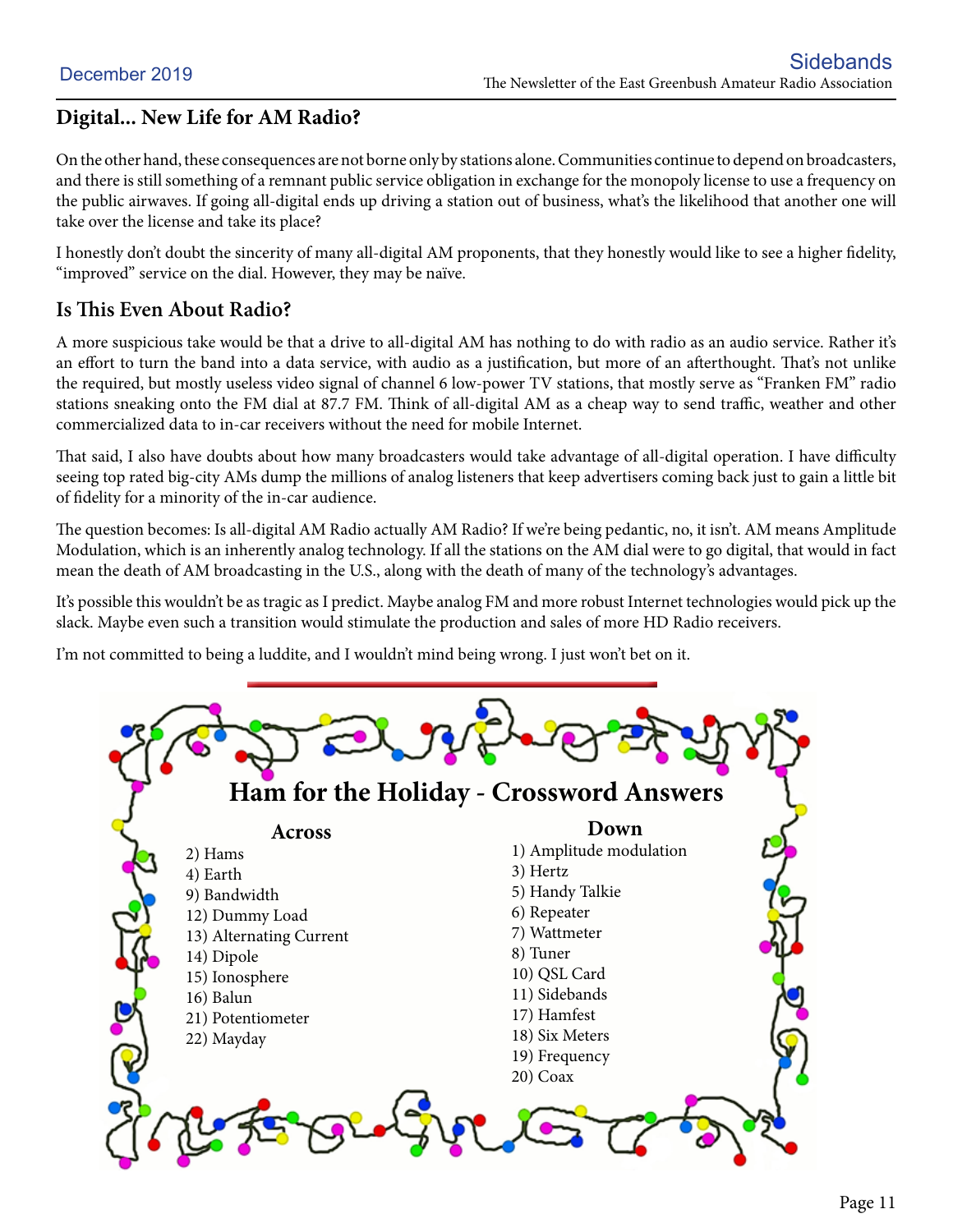### **Sidebands** The Newsletter of the East Greenbush Amateur Radio Association

# **History of Amateur Radio...**

Displayed at the Board meeting, no one seemed to know quite how it was intended to be used, though The Old Man's stories told of its use on spark coils and QRM creators in the Midwest where he lived. The editors invited the membership to comment and offer any insight they might have about it. Meanwhile, the nasty implement was framed and hung on the wall at headquarters in Hartford for all to see, and pictured that month in QST. While the ARRL treasury had yet to reach a sufficient level for normal operation, humor was in abundant supply.

In the Operating Department J. O. Smith as Traffic Manager, a new position, recapped the current structure of division managers. This new section of QST was established to cover on-air activities each month, primarily in traffic handling. Stations were directed to keep a log to accurately report to superintendents each month. Smith pointed out that once transmitting was again permitted, all operating and station licenses will have expired, requiring new licenses to be issued. He reminded everyone that a transmitting station could not be operated without a license under the current law, something still not obvious to everyone.

In one of the biggest post-war changes, many amateurs were preparing to operate by installing equipment for transmitting undamped (later called continuous wave or CW) signals. This would certainly make issues such as decrement irrelevant, and would also help solve the QRM problem.

The pre-war trunk line system was no longer in place. Though many active relayers were still in the Navy or Army, several had already returned and volunteered as superintendents. Each division office called for stations to register interest so that the relay system could be reconstituted. A "Personal Notes" section of QST summarized where some well known operators now were, having moved or taken new jobs during or after the war. At the end is a framed note from the mother of William Woodcock, 8SK, telling of her son's death from pneumonia while serving at the Great Lakes Training Center. She enclosed a donation in memory of him.

Finally, Warner noted that "QST will be issued regularly from now on." As if to corroborate, the magazine was back to its familiar format with 36 pages for July and reported that the ARRL was halfway to its financing objective. The cover art by Clyde E. Darr, 8ZZ, showed an operator in a

**Ham**

**It**

**Up**

Navy uniform sitting at the controls of a station clearly not his own—the only on-air reality for hams in 1919. By contrast in a small inset drawing, a house with an aerial appears—the home and station he left in 1917. Hams' lives had changed dramatically in just two years and it all stemmed from their passion for wireless and its relevance to the war effort.







**Wouff hong – the definitive specimen**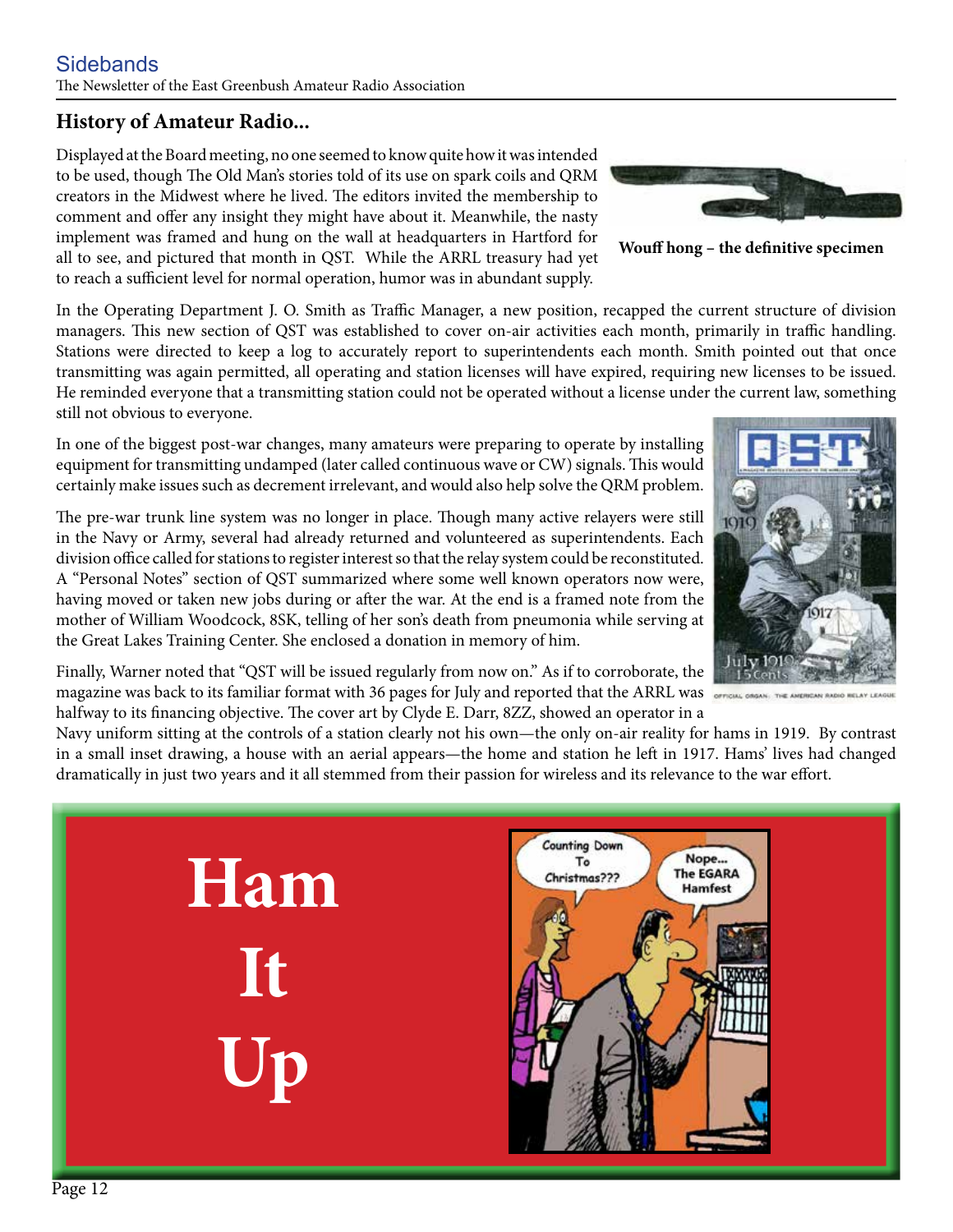# On the Beam News & Notes

At its December 12 open meeting, the FCC will consider adopting a Notice of Proposed<br>Rulemaking (NPRM) that proposes to remove the amateur radio 9-centimeter allocation at 3.3 - 3.5 GHz. ARRL plans to comment in opposition to the proposed action.

According to an FCC "Fact Sheet," the proceeding WT Docket 19-348, "Facilitating Shared Use in the 3.1 - 3.55 GHz Band," is a follow-on from the MOBILE NOW Act, approved by the 115th Congress, which requires the FCC and the US Department of Commerce to make available new spectrum for mobile and fixed wireless broadband use. It also requires the FCC to work with the National Telecommunications and Information Administration (NTIA) to evaluate whether commercial wireless services and federal incumbents could share spectrum between 3.1 and 3.55 GHz. NTIA manages spectrum allocated to federal government users. The Fact Sheet can be found online in PDF format at, **https://docs.fcc. gov/public/attachments/DOC-360941A1.pdf .**

"This Notice of Proposed Rulemaking would propose to remove the existing non-federal allocations in the 3.3 - 3.55 GHz band as a step towards potential future shared use between federal incumbents and commercial users," the FCC Fact Sheet explains. "By taking the initial step needed to clear the band of allocations for non-federal incumbents, the Commission furthers its continued efforts to make more mid-band spectrum potentially available to support next generation wireless networks - consistent with the mandate of the MOBILE NOW [Making Opportunities for Broadband Investment and Limiting Excessive and Needless Obstacles to Wireless] Act."

The NPRM proposes to clear the 3.3 - 3.55 GHz band of existing non-federal users by removing non-federal secondary radiolocation and amateur allocations in the 3.3 - 3.55 GHz band and to relocate incumbent non-federal users out of the band. The FCC would seek comment on relocation options and "transition mechanisms" for incumbent non-federal users, either to the 3.1 - 3.3 GHz band or to other frequencies, and on how to ensure that non-federal secondary operations in the 3.1 - 3.3 GHz band will continue to protect federal radar systems.

Regarding the Amateur and Amateur-Satellite Service allocations, the FCC NPRM asks whether existing amateur spectrum in other bands might support operations currently conducted in the 3.3 - 3.5 GHz band. The 3.40 - 3.41 GHz segment is designated for amateur satellite communication. "We seek comment on the extent to which the band is used for this purpose, whether existing satellites can operate on other amateur satellite bands, and on an appropriate time frame for terminating these operations in this band," the FCC NPRM says.

Also at its December 12 meeting, the FCC will consider another NPRM in WT Docket 19-138 that would "take a fresh and comprehensive look" at the rules for the 5.9 GHz band and propose, among other things, to make the lower 45 MHz of the band available for unlicensed operations and to permit "Cellular Vehicle-to-Everything" (C-V2X) operations in the upper 20 MHz of the band. The FCC is not proposing to delete or otherwise amend the amateur allocation, and it would continue as a secondary allocation, but the primary allocation for 5.850 - 5.925 GHz would change.

The amateur radio 5-centimeter allocation is 5650.0 - 5925.0 MHz, and the NPRM, if approved, would address the top 75 MHz of that amateur secondary band. While no changes are proposed to the amateur allocation, anticipated more intensive use by primary users could restrict secondary amateur use.

The band 5.850 - 5.925 GHz has been reserved for use by dedicated short-range communications (DSRC), a service in the intelligent transportation system (ITS) designed to enable vehicle-related communications, the FCC said in a Fact Sheet in WT Docket 19-138. "The Commission initiates this Notice of Proposed Rulemaking to take a fresh and comprehensive look at the 5.9 GHz band rules and propose appropriate changes to ensure the spectrum supports its highest and best use." ARRL also will file comments opposing any changes affecting the 5-centimeter amateur allocation. This Fact Sheet can also be found online in PDF format at, **https://docs.fcc.gov/public/attachments/DOC-360940A1.pdf.**

Both draft FCC proposals are subject to change prior to a vote at the December 12 FCC meeting, and there will be opportunity to file comments and reply comments on the final proposals after they are released.